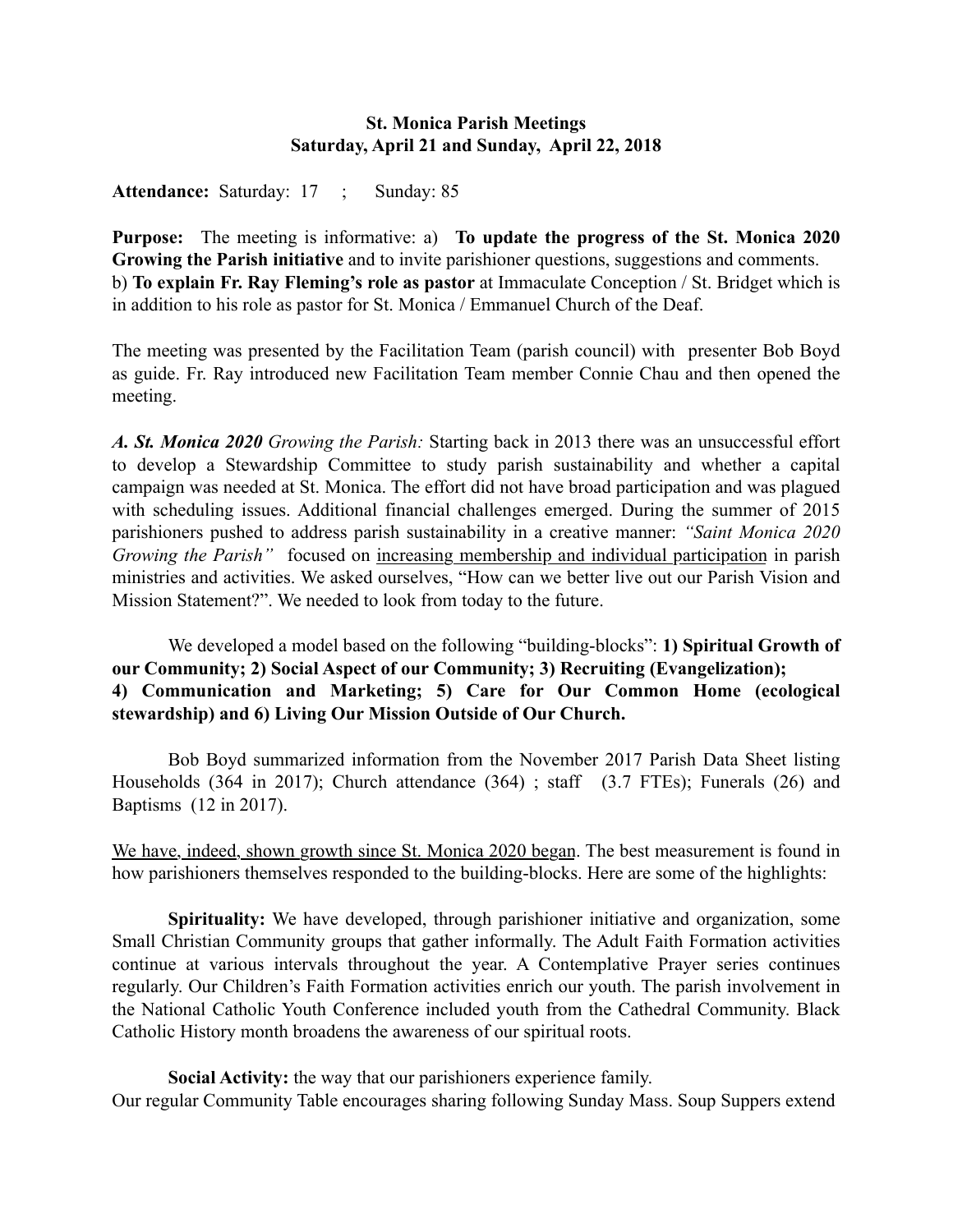#### St. Monica Parish Meeting  $-2 \qquad -2-$  April 21 - 22, 2018

Hospitality to our Saturday worshippers. Our summer picnic joins with our springtime dinners to encourage getting to know each other. Specialty-themed dinners held in the rectory do this also. Our long-time Airport Seniors lunch group offers fun and support. The 50 Week Club brings the larger parish family together. Music adds flavor to our Mardi Gras, special choral group events (John Jay Choir; Matsiko Orphans Choir) and our Music Fest.

#### Living Our Mission Outside of Our Church: *Social Justice*

Each month our parishioners contribute to the *Blue Bags* activity that secures food and practical items for groups serving youth, neighborhood service entities, and homeless individuals. The parish provides assistance to two families who are part of refugee resettlement. Fair Trade issues get direct parishioner support. Several parishioners provide planning and logistical help for the Westside Farmers Market. St. Peter's Kitchen benefits from the continued volunteerism of St. Monica parishioners. Our parish gardens and Genesee Street floral planters brighten the neighborhood. The Dr. Martin Luther King, Jr. luminary celebration joins with a parish clothing drive. The SWEM Stroll fundraiser for local food availability succeeds with St.Monica resources and involvement. Parishioners support public policy initiatives serving the poor.

Evangelization and Marketing: St. Monica has two Legion of Mary groups that combine spiritual growth with outreach to our neighbors and home-bound parishioners. Our annual Music Fest extends our hospitality to our neighbors. Vacation Bible School includes neighborhood children. The parish maintains a website and a Facebook page. The parish campus hosts the Westside Farmers Market.

### Care for Our Common Home:

The Creation Stewards continue with on-going educational opportunities that included, this past year, an Environmental-themed art show held in the narthex. Parishioners joined in public meetings and marches on Science, Environmental and Social issues. Restoration by parishioners of the neglected 200 year-old Rapids Cemetery on Congress Avenue restores the landscape and neighborhood pride. St. Monica parishioners assist at *Clean Sweep* each year.

### How did these examples of parish growth happen?

In simple terms, parishioners saw needs and set about to meet them. People became engaged in living out the parish *Vision and Mission Statement*. The growth was incremental. There were no long-terms programs; just one-time activities or ones that could be carried out primarily by motivated parishioners without drawing heavily on limited parish staff. The key was engaging the interest and support of parishioners who kept in touch with the pastor, staff and Facilitation Team as needed. Parishioner-led, small scale activities engaged others and created the actual growth of the parish since *St. Monica 2020* began in earnest in 2015.

### What are some practical ways to grow the membership of the parish?

Register as a parishioner. We have many regular church-goers and families whose children have participated in Youth Faith Formation activities who have not yet taken the actual step of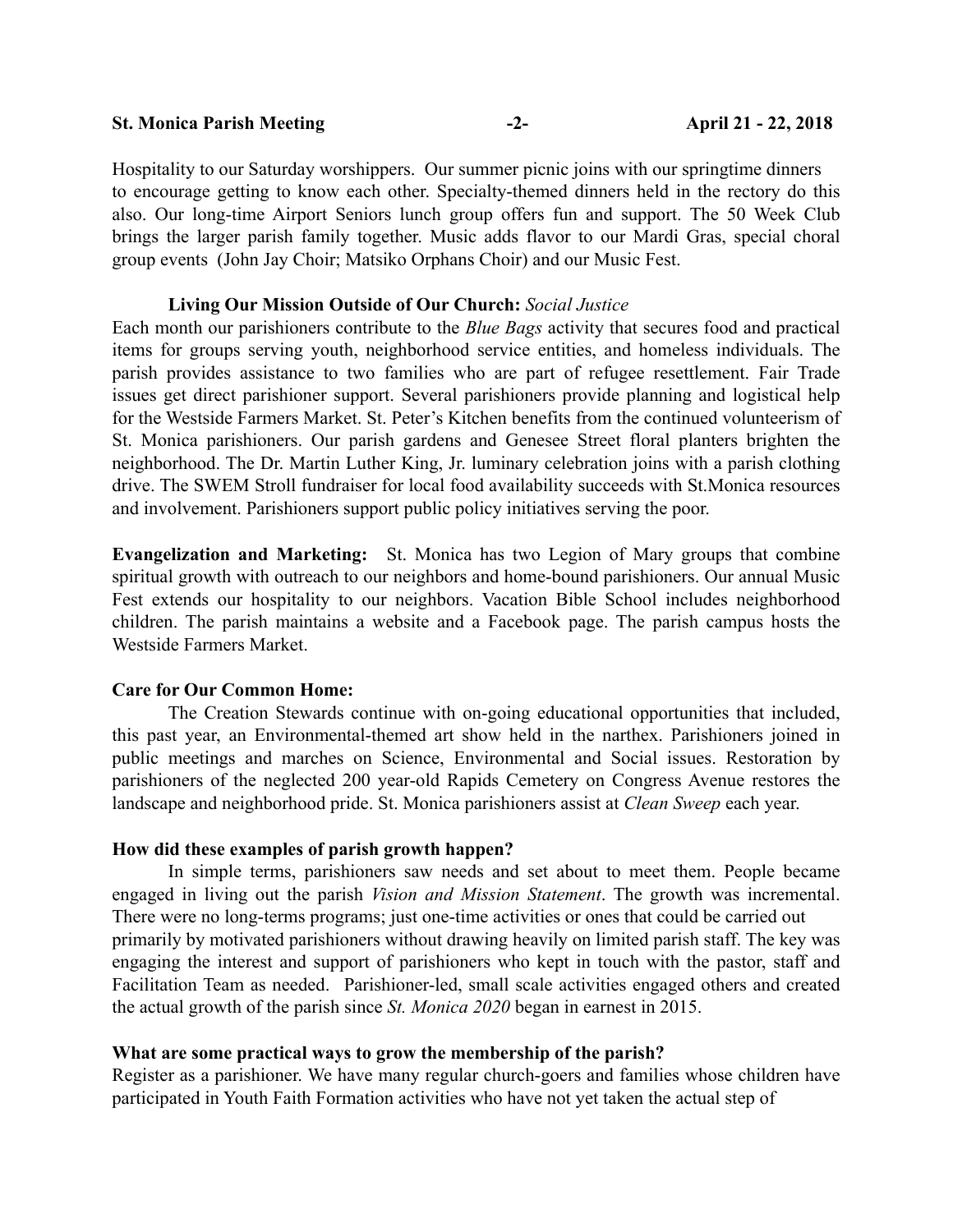### St. Monica Parish Meeting **-3**- -3- April 21 - 22, 2018

formally registering. Doing so is important because it informs the Diocese about St. Monica parish vitality. Invite a friend to worship at St. Monica or participate in a parish activity.

### How else do we grow as a parish?

By joining a parish ministry or participating in the variety of single-day or short-term activities like Music Fest. Refer to the parish website or get a copy of the Parish Ministries listing found in the narthex information slots.

By focusing on the "buildings blocks" that exemplify the parish *Vision and Mission Statemen*t, the parish does well financially. Our plate collection is exemplary within the Diocese. The parish is financially sound with sound advisement from the Finance Committee and good project selection conducted by the Buildings & Grounds group.

## *Open Dialogue Segment* on St.Monica Growing the Parish

Saturday and Sunday input joined together here:

- Registering as a parishioner is important to ensure a fair assessment by the Diocese.
- Encourage people to use church envelopes but don't pressure.
- Support Southwest Ecumenical Ministry programs and join SWEM Stroll 2018
- Father Ray encouraged more persons to join the Facilitation Team (parish council). The meetings are now monthly (no longer bi-weekly).
- Participate in the parish photo directory. Get to know your fellow parishioners
- Return to the use of name tags to identify parishioners
- Continue to celebrate birthdays and anniversaries at the end of Sunday Mass
- Welcome and acknowledge visitors

B. Pastoral Responsibilities: Over the past year Father Ray has served as *pastoral administrator* for Immaculate Conception / St. Bridget Church. He celebrates Sunday Mass there once per month. He accepted Bishop Matano's request to become pastor, effective immediately, at IC / SB. The title change conveys greater stability and includes check-writing responsibilities.

• As an illustration of where we find ourselves today, Fr. Ray pointed out that when he began in the Diocese back in the 1980s, the city of Elmira had 26 priests. Now it has only two. The priest shortage has consequences on parish organization and staffing. We face challenges. Fr. Ray states that, "It is important to go with the Spirit and to appreciate the gifts found in each parish." At both IC/SB and St. Monica / Emmanuel Church of the Deaf parishioners play an important role is setting parish direction. He looks forward to collaboration between the two parishes: "With God's grace and the goodness of the communities, we will continue."

• Saint Monica, Emmanuel Church of the Deaf and Immaculate Conception / St. Bridget are three separate parishes with very unique identities that need to be preserved. Father Ray